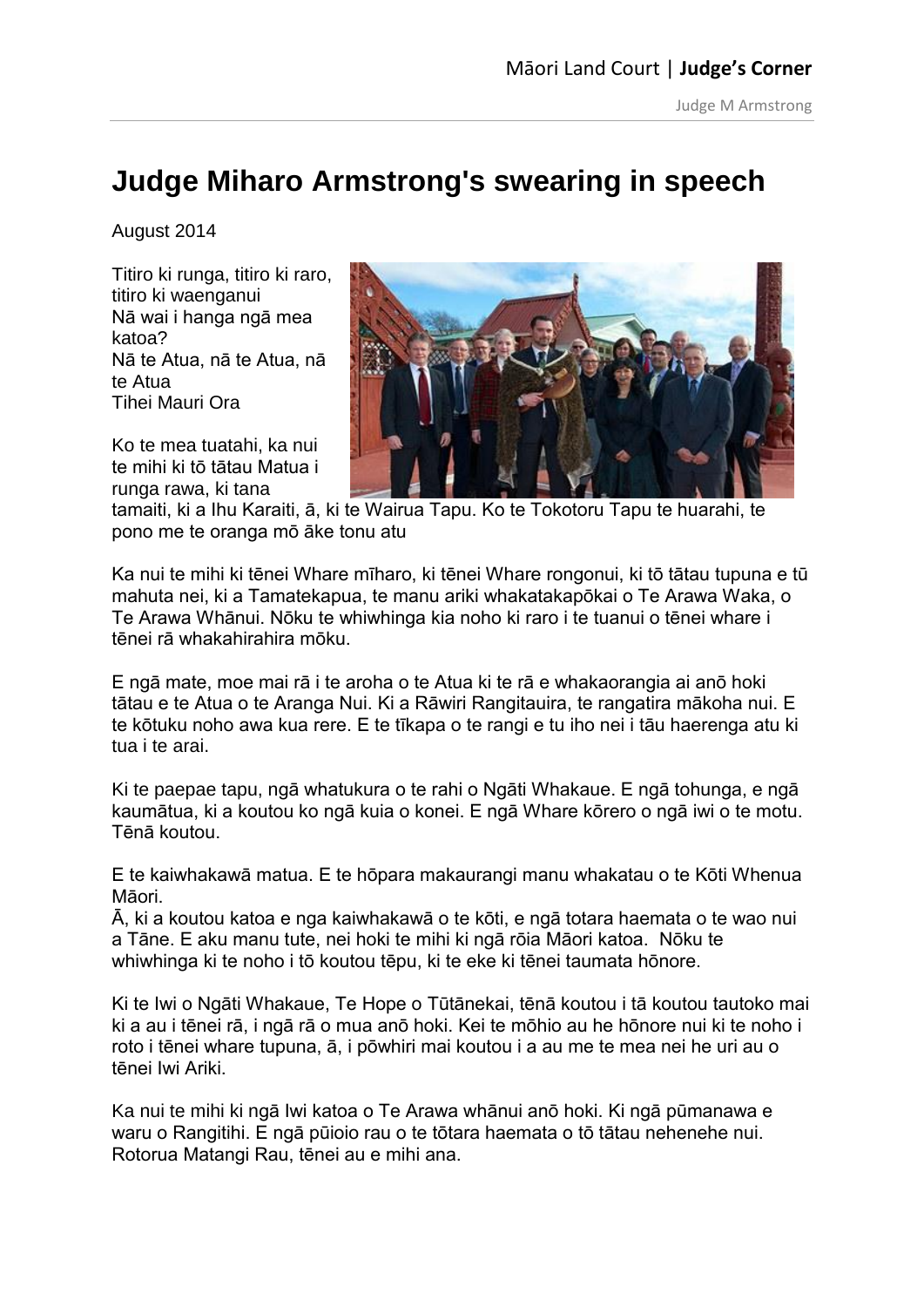Ki tōku whanaunga nō Te Whānau-a-Apanui. E ngā Taitamawāhine o te Tai Rāwhiti. Tēnei tō uri e mihi ana

Ki tōku whanaunga hungawai nō Te Taitokerau. Ngāpuhi nui tonu, kāinga o te kauri tū mahuta i te wao nui a Tāne. Tēnei te mihi ake.

Ā, ki a koutou katoa nō ngā hau e whā. E ngā rāuru o kurumatarērehu. Ka nui te mihi.

Ki a koutou e ngā kaikōrero o te wā. Te Ururoa, Anette, Whaimutu, Jonathon, koutou ko tōku pāpā. E ngā manawa whenua o te kī. Tēnā koutou i ā koutou mihi mai ki a au, ki a mātau katoa hoki.

Ki ōku kiritaki i taku mahi. Ki ngā kiritaki ā-Iwi, ā-Hapū hoki. Ngāti Whakaue, Ngāti Pikiao, Ngāti Rangitihi, Ngāti Mākino, Waitaha, Ngāti Tūwharetoa, Ngāti Māhanga, Ngāti Kaharau, Ngāti Hau, Poutama. Ki ngā kaitiaki o ngā poari rangatira. Pukeroa Oruawhata, Rotoiti 15, Te Manawa o Tūhoe, Rotomā No 1, Paehinahina Mourea, Pouakani, Te Pūtahitanga o Ngā Ara, Ruawāhia 2B, Maraeroa, Haumingi, Tiki Te Kohu, Kāpenga, Mokoia. Ā, ki a koutou katoa e ngā maunga whakahī o tāukiuki rā anō. Nā koutou ahau i whakapiki ki tēnei turanga.

Ki ōku hoamahi o tōku tari, o ngā tari ture o ētahi atu, o ngā kōti anō hoki. Nāu te rourou, nāku te rourou, ka ora te manuhiri.

Hei whakamutunga māku te mihi ki aku huia kaimanawa, ki aku māpihi maurea. Tuatahi, me huri au ki a koe Missy. E taku kuru tongarewa. Kei te whiti mai i tāu ātaahuatanga mehemea ko Kōpū e rere ana i te pae. Ki ā tāua tamariki, Kimiora kōrua ko Aria, ki ā tāua rau amokura. He tino nui rawa atu taku aroha ki a koutou tokotoru. Kei taku piringa koutou tokotoru i te āwhā me te karawhiu o nga haumātakataka o te ao. Mei kore ake i a koutou, kua kore au e tū ki konei.

Tēnā koutou, tēnā koutou, tēnā koutou katoa.

Just to follow on from what I was saying in Maori it really is a great honour and a privilege to be sworn in as a Judge of this honourable Court, alongside such an esteemed bench, in such a revered whare, and in front of so many honourable tohunga, kaumatua, kuia, rangatira, political leaders, senior Counsel, whānaunga and friends. It is a great honour for me but what makes it so special is being able to share it with all of you so thank you.

I also once again want to thank Ngāti Whakaue and Te Arawa whānui for the privilege of having this occasion in this beautiful esteemed house. Thank you also for all of the hard work and the support that you have shown in organising this event, and also for the support that you have shown to both me and my family during my time in practice and throughout our time living here in Rotorua.

I also just want to acknowledge the very tragic and sudden loss of Rawiri Rangitauira earlier this week. Of course Rawiri was the founding partner of our firm, Rangitauira & Co, it was he and Annette Sykes who first employed me as a solicitor when I